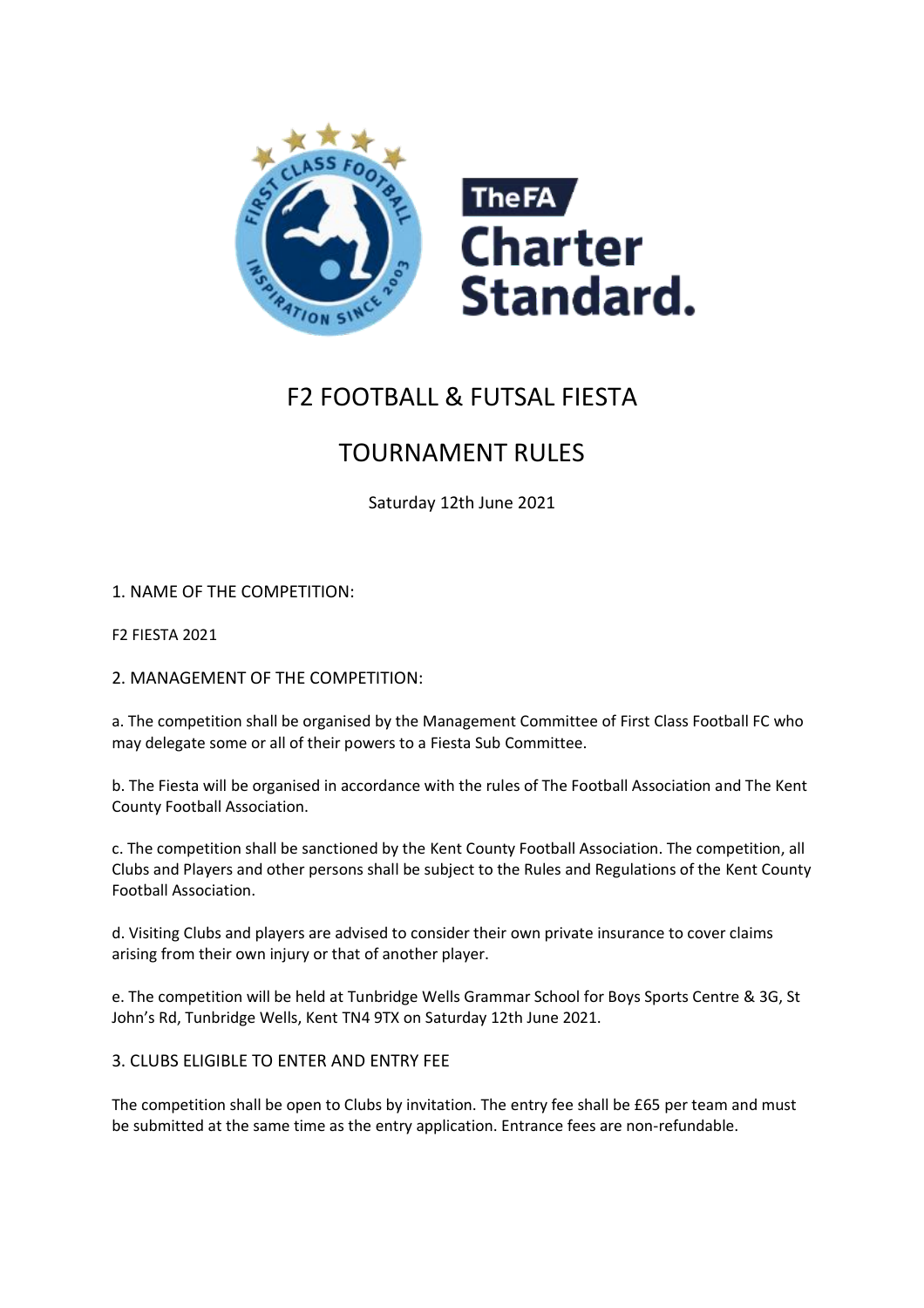# 4. AFFILIATION OF PARTICIPATING CLUBS

All Clubs must be affiliated to the Kent County Football Association or another County Football Association.

# 5. MANAGEMENT COMMITTEE AND POWERS

a) A Fiesta Sub Committee comprising of a Chairman, Secretary and 3 other Committee members shall be appointed by the Management Committee to organise the Fiesta.

b) The Fiesta Sub Committee shall have the power to apply, act upon and enforce the Rules of the Competition, and shall also have jurisdiction over all matters affecting the competition, including any not provided for by the rules.

c) The Fiesta Sub Committee shall adjudicate in all cases of dispute, protest and complaint. Other members may be co-opted if required.

# 6. COPIES OF RULES

A copy of these rules shall be given to all participating Clubs and are binding on the Clubs taking part.

# 7. PLAYERS QUALIFICATION

a) Each team squad shall comprise a suggested maximum of 8 players for U7 & U8 age groups, a suggested maximum of 10 players for U9 & U10 age groups and a suggested maximum of 8 players for the U11 Futsal tournament. A list of players eligible to participate including their dates of birth shall be produced to the Fiesta Sub Committee before the team's first scheduled match. All players shall be bona fide members of their Club and may only play for one Club in the Fiesta. Team registration form needs to be completed showing these details prior to the end of registration time' on the day of participation

b) The Fiesta shall be divided into the following age groups and in all cases the eligibility shall be as for season 2020-2021; U7, U8, U9 U10 & U11

# 8. TEAM COLOURS

Each competing Team shall register its first (1st) and second (2nd) choice of the colours with the competition. In the event of similar colours, the second named Team will change. Players shall be dressed in uniform shirts, shorts and socks, but the goalkeepers shall wear colours to enable the Referee to distinguish them from other players. Goalkeepers may wear tracksuit bottoms.

# 9. MATCH BALLS

All teams are to attend with an appropriately sized match ball for their respective age group. The designated home team will utilise their match ball in all fixtures.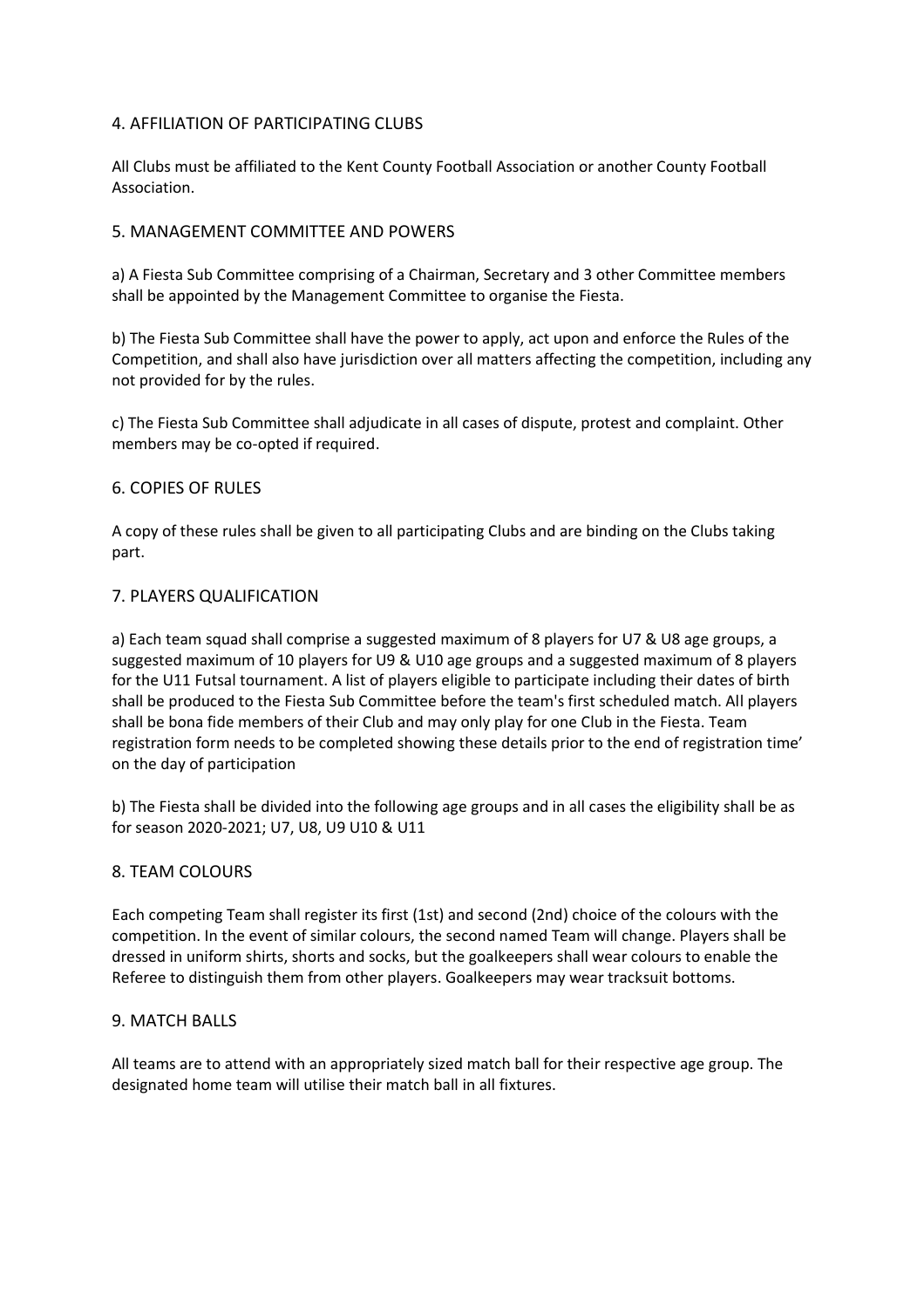## 10. ARRANGEMENT OF THE COMPETITION

## **Fun Day Friendlies – Under 7 and Under 8**

Friendly, non-competitive football will take place with no results recorded. All players will receive a medal at the end to mark their participation. Spectators, Team Managers and Players are expected to show the highest level of sportsmanship and to encourage and applaud players from both sides.

## **Age Groups - Under 9 and Under 10**

Following initial group stage matches a knock-out competition shall take place.

#### **a. First Phase - Group Competition**

The first phase of the competition shall be played on a league basis with the teams divided by the Fiesta Sub Committee in groups. Each team will play each team in its group once. Three points will be awarded for a win and one point for a draw. In the event of two or more teams being equal on points, the team with the best goal difference shall take precedence. In the event of goal difference being equal then the team which has scored the highest number of goals shall take precedence. If the number of goals scored is equal, then the results between the respective teams will determine which teams go through. If this fails to separate the teams, a penalty competition involving 5 players

from each team in accordance with Rule 11 will be used. If this fails to separate the teams the final decision will be done on a toss of the coin with the home team getting to call heads or tails.

#### **b. Second Phase - Knock Out Competition**

## **Age Groups - Under 11**

A knock-out competition shall take place between the top 2 finishers in the group. The first phase of the competition shall be played on a league basis with the teams divided by the Fiesta Sub Committee in 1 group. Each team will play each team in its group once. Three points will be awarded for a win and one point for a draw. In the event of two or more teams being equal on points, the team with the best goal difference shall take precedence. In the event of goal difference being equal then the team which has scored the highest number of goals shall take precedence. If the number of goals scored is equal, then the results between the respective teams will determine which teams go through. If this fails to separate the teams, a penalty competition involving 3 players from each team in accordance with Rule 11 will be used. If this fails to separate the teams the final decision will be done on a toss of the coin with the home team getting to call heads or tails.

## 11. DURATION OF MATCHES

The duration of matches shall be determined at the discretion of the Fiesta Sub Committee to provide maximum participation within the FA's rules on participation per day, per player. In the event of a draw in the Knock Out stages then extra time of 2 1/2 minutes each way shall be played. If after extra time the scores are still level, the match will be decided by a penalty competition involving 5 players from each team in accordance with the Laws of the Game - Knock Out Competitions - Obtaining a Result.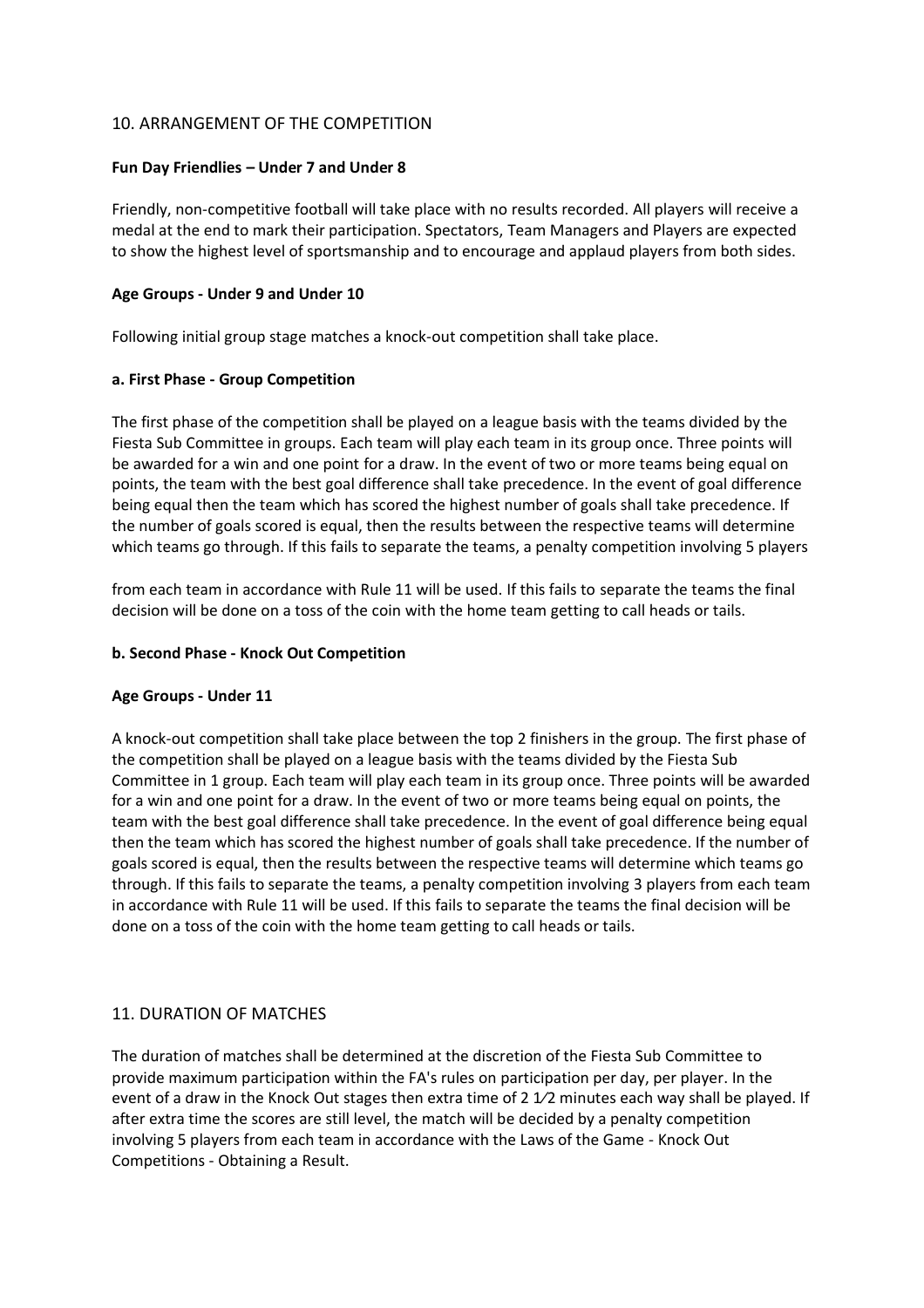# 12. NUMBER OF PLAYERS

a) Each match shall be played by 2 teams of 5 players for the U7 and U8 age groups and two teams of 7 players in all other age groups. One player on each team shall be the Goalkeeper. The U11 Futsal tournament will consist of 5 players and 3 subs.

b) Matches for U7 & U8's where a team has insufficient players then players from the opposing team can be used.

c) Matches for the U9 - U11 will not be considered valid if either teams playing strength is reduced below 5 players.

## **Substitutes**

e) Substitutes shall be permitted at any time during the game on a rolling basis, except to replace a player suspended (sin bin) or excluded from the game by the Referee. The Referee shall indicate when each substitute can enter the field of play.

f) The exception is the U7 to U8's where a player may be substituted when the ball is out of play and at the discretion of the Referee.

# 13. REPORTING RESULTS

For age groups U7 to U11 a representative of the winning team will be responsible for taking the Referees score card to the results control point. In the event of a drawn match the first named team will be responsible.

# 14. REFEREES

a) Referees shall be appointed by the Fiesta Sub Committee

b) Referees shall be paid a fee determined by the Fiesta Sub Committee. No expenses will be paid.

c) The referee shall have the same powers and duties as laid down in the Laws of the Game.

# 15. INELIGIBLE PLAYERS/FAILING TO FULFILL A FIXTURE/ABANDONED MATCHES

a) If a team is found to have played an ineligible player the match and points (if applicable) will be awarded to its opponents and additionally up to three points may be deducted from its total at the discretion of the Fiesta Sub Committee.

b) All teams must be available and ready to play at the appointed pitch at least 5 minutes prior to the scheduled Kick-Off time. Any team which is not ready to play at the Scheduled Kick-Off time may forfeit the match to their opponents.

c) A match which is abandoned through the fault of one of the teams will be awarded to the offending teams opponents. The Fiesta Sub Committee will decide whether the score at the time of the abandonment should stand.

d) Any team found to have played an over age player in breach of the rules of the competition will be expelled, and their record shall be expunged.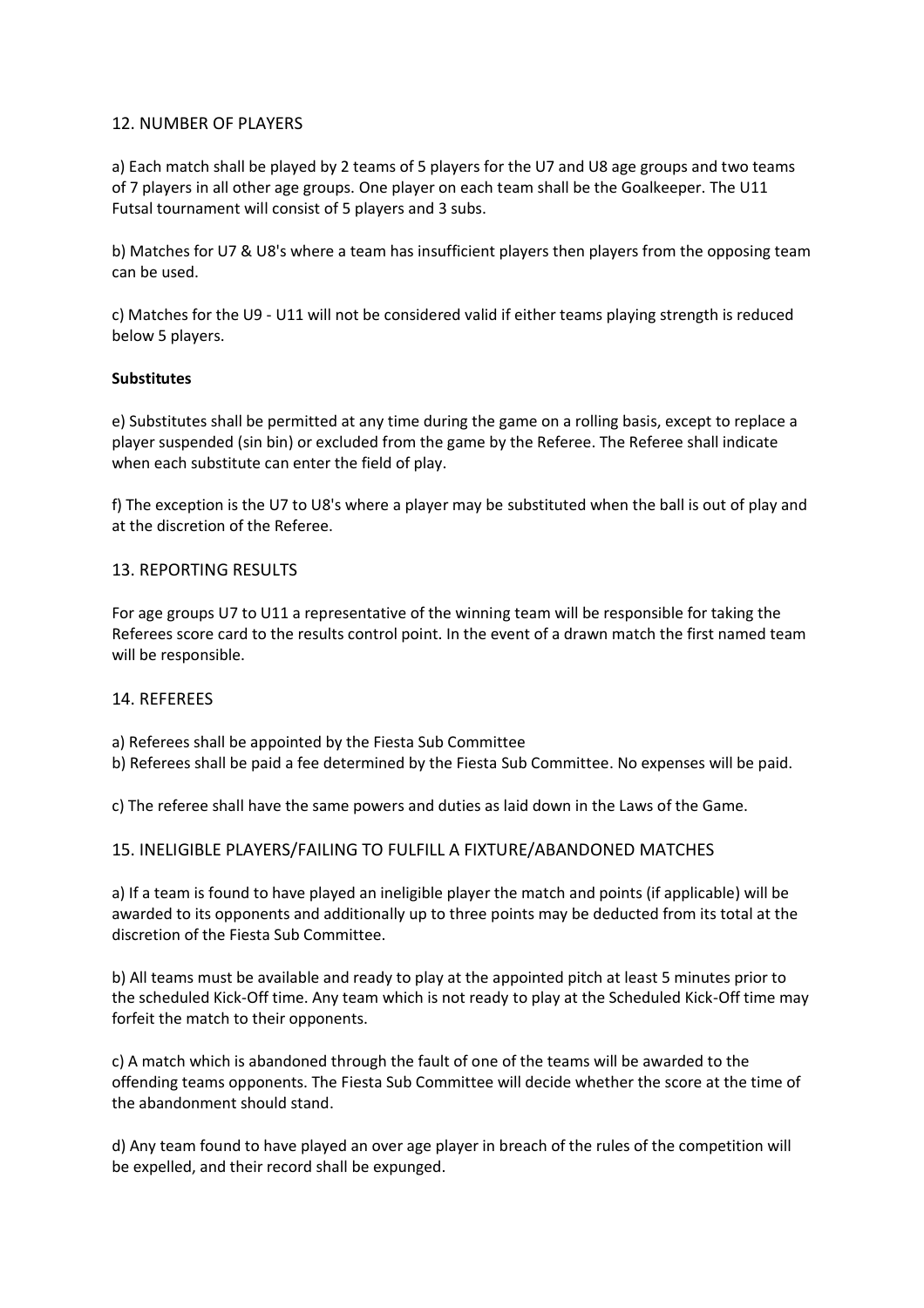## 16. PROTESTS AND COMPLAINTS

All questions of eligibility, qualification of players or interpretation of the rules shall be referred to the Fiesta Sub Committee but no objection relative to the dimensions of the playing area or other appurtenances thereon shall be entertained by the Committee unless a protest is lodged with the Referee before the commencement of the game.

## 17. APPEALS

Any appeal against any decision of the Management Committee / Fiesta Sub Committee must be made in writing to the Kent County Football Association within (14) days of the posting of the decision of the Management Committee/ Fiesta Sub Committee and accompanied by the applicable fee.

## 18. MISCONDUCT

a) For age groups U7 to U10 standard Mini Soccer disciplinary arrangements apply. U11, standard futsal disciplinary arrangements will apply.

## 19. CLUB NAMES

No teams may enter this competition in the name of an affiliated Club without the full knowledge and authority of the Club.

#### 20. TROPHIES

The following trophies will be awarded:

A Cup trophy for age groups U9, U10 & U11

If entries allow a Plate trophy for age groups U9, U10

Individual awards to each member of the Cup and Plate winners and runners up squads in the above age groups.

All U7 and U8 players will receive a medal/memento to mark their participation.

## 21. PLAYING RULES

#### **Under 9 and Under 10**

Playing Rules for the Under 9, and Under 10 age groups, shall be in accordance with FA Mini Soccer guidelines and will be as those listed above with the following amendments:

**Number of Players:** Number of Players per Team is 7. Rolling substitutes are allowed.

**Playing Area:** The Playing Area shall be a maximum of 55m x 37m The Penalty Area shall be 5 from the goal line and shall be full width. The Penalty Mark shall be 6m from the centre of each goal.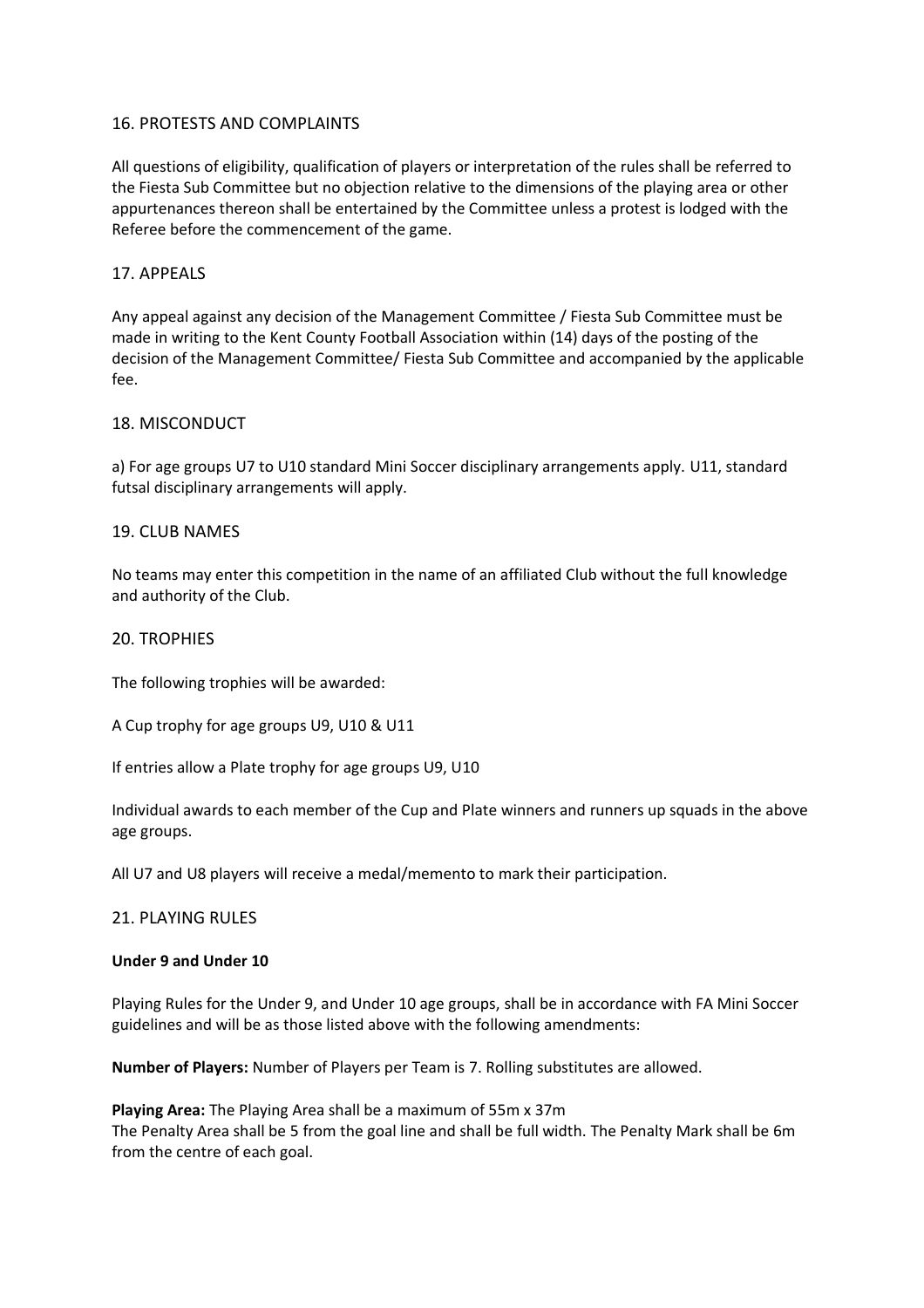#### **Match Ball:**

The match ball shall be size 3 for Under 9 and size 3 for Under 10

**Start of Play:** The away team will always take the kick-off. The Referee will start play at the commencement of the match and after a goal is scored by a kick-off from the centre of the pitch.

Players shall stand not less than 15' from the centre mark. When a corner / free kick is awarded, players from the opposing team must stand not less than 15' from the ball prior to the kick being taken.

## **Kick-Ins / Free Kicks / Corner Kicks / Goal Kicks:**

Kick-Ins will replace throw-ins. The opposition must be at least 3m away from the ball for free kicks and corners. All Free Kicks are direct. Goal Kicks can be taken from anywhere inside the Penalty Area with the opposing team withdrawing back to the half way line.

After holding the ball, the Goalkeeper must return the ball into play by throwing the ball (underarm or overarm) from anywhere in the Penalty Area. Only on the awarding of a Goal kick or a free kick will the goalkeeper be allowed to kick the ball from a static position. Goalkeepers are never permitted to kick the ball out of their hands.

There shall be no offside. The goalkeeper **is not** permitted to pick up the ball from a pass back or throw from their own side.

It must be noted that MAXIMUM DURATION OF PARTICIPATION PER DAY PER PLAYER IS 50 MINS.

## **Players Equipment:**

Footwear shall be worn in accordance with the Laws of the Game. Shin guards, which must be covered by the socks, must be worn in accordance with the Laws of the Game.

#### **Under 7 and Under 8**

Playing Rules for the Under 7 and Under 8 age groups shall be in accordance with FA Mini Soccer guidelines and will be as those listed above with the following amendments:

# **Number of Players:**

Number of Players per Team is 5. Rolling substitutes are allowed.

**Playing Area:** The Playing Area shall be a maximum of 37m x 27m **Match Ball** The Match Ball shall be size 3. **Start of Play:**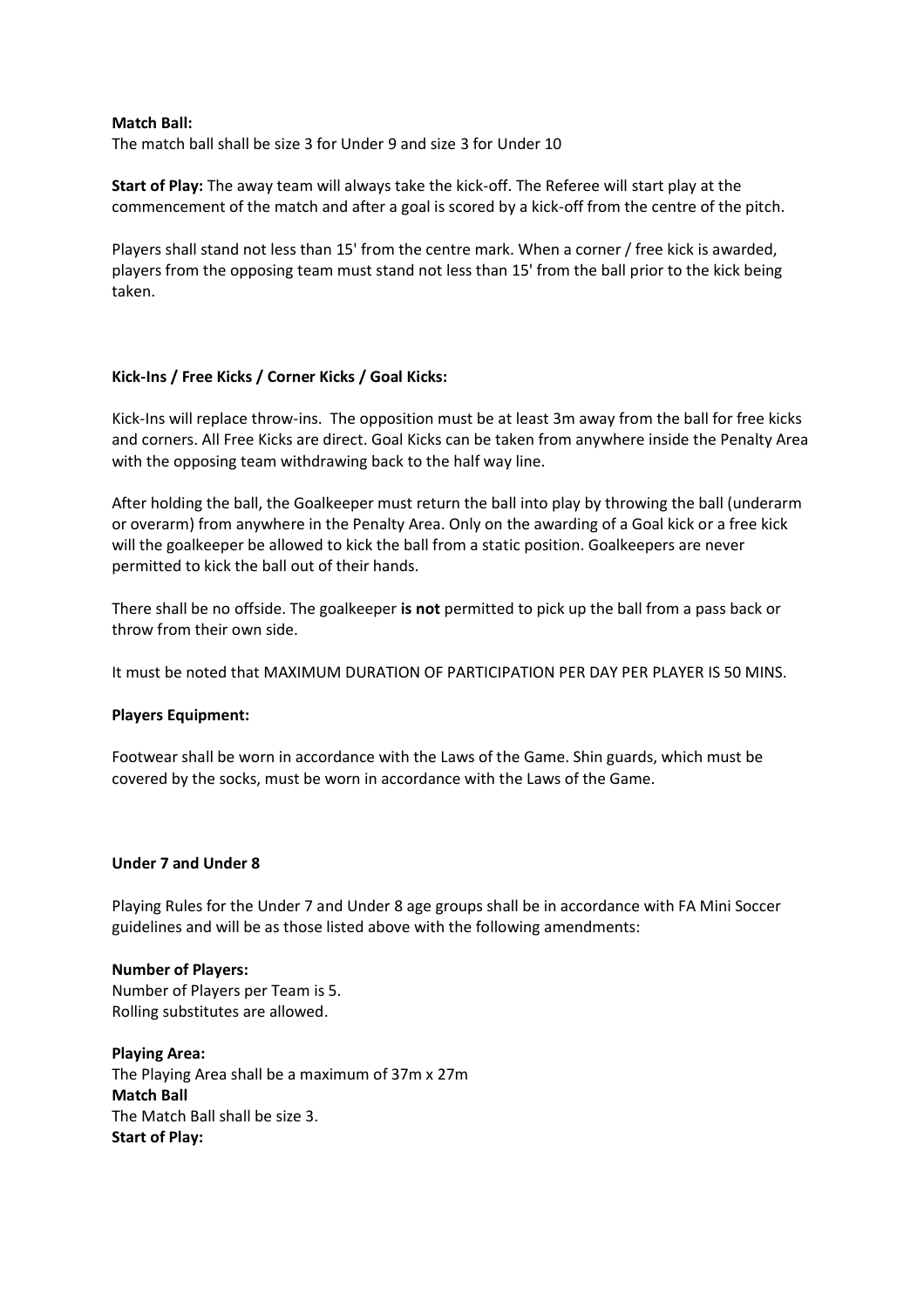The away team will always take the kick off. The Referee will start play at the commencement of the match and after a goal is scored by a kick off from the centre of the pitch. Players shall stand not less than 15' from the centre mark. When a corner / free kick is awarded, players from the opposing team must stand not less than 3m from the ball prior to the kick being taken.

## **Kick-Ins / Free Kicks / Corner Kicks etc.**

Kick-Ins will replace throw-ins.

The opposition must be at least 3m away from the ball for kick-ins, free kicks and corners.

All Free Kicks are direct. Goal Kicks can be taken from anywhere inside the Penalty Area with the opposing team withdrawing back to the half way line.

There shall be no offside. The goalkeeper **IS** permitted to pick up the ball from a pass back or throw from their own side. Goalkeepers can only roll or throw the ball, no kicking from the hands is allowed.

It must be noted that MAXIMUM DURATION OF PARTICIPATION PER DAY PER PLAYER IS 40 MINS

## **Under 11**

Playing Rules for the Under 11s shall be in accordance with FA Futsal guidelines and will be as those listed above with the following amendments:

**Number of Players:** Number of Players per Team is 5. Rolling substitutes are allowed.

**Playing Area:** The Playing Area shall be a maximum of 40m x 20m The Penalty Area shall be 6m from the goal line and shall be within the futsal markings.. The Penalty Mark shall be 5m from the centre of each goal.

## **Match Ball:**

The match ball shall be size 3 for Under 11s.

**Start of Play:** The away team will always take the kick-off. The Referee will start play at the commencement of the match and after a goal is scored by a kick-off from the centre of the pitch.

Players shall stand not less than 5m from the centre mark. When a corner / free kick is awarded, players from the opposing team must stand not less than 5m from the ball prior to the kick being taken.

## **Kick-Ins / Free Kicks / Corner Kicks / Goal Kicks:**

Kick-Ins must be taken within 4 seconds of being ready. The opposition must be at least 3m away from the ball for free kicks and corners. Free Kicks are direct or indirect based on the laws of the game. Restarts from the goalkeeper can be taken from anywhere inside the Penalty Area, there is no retreat line.